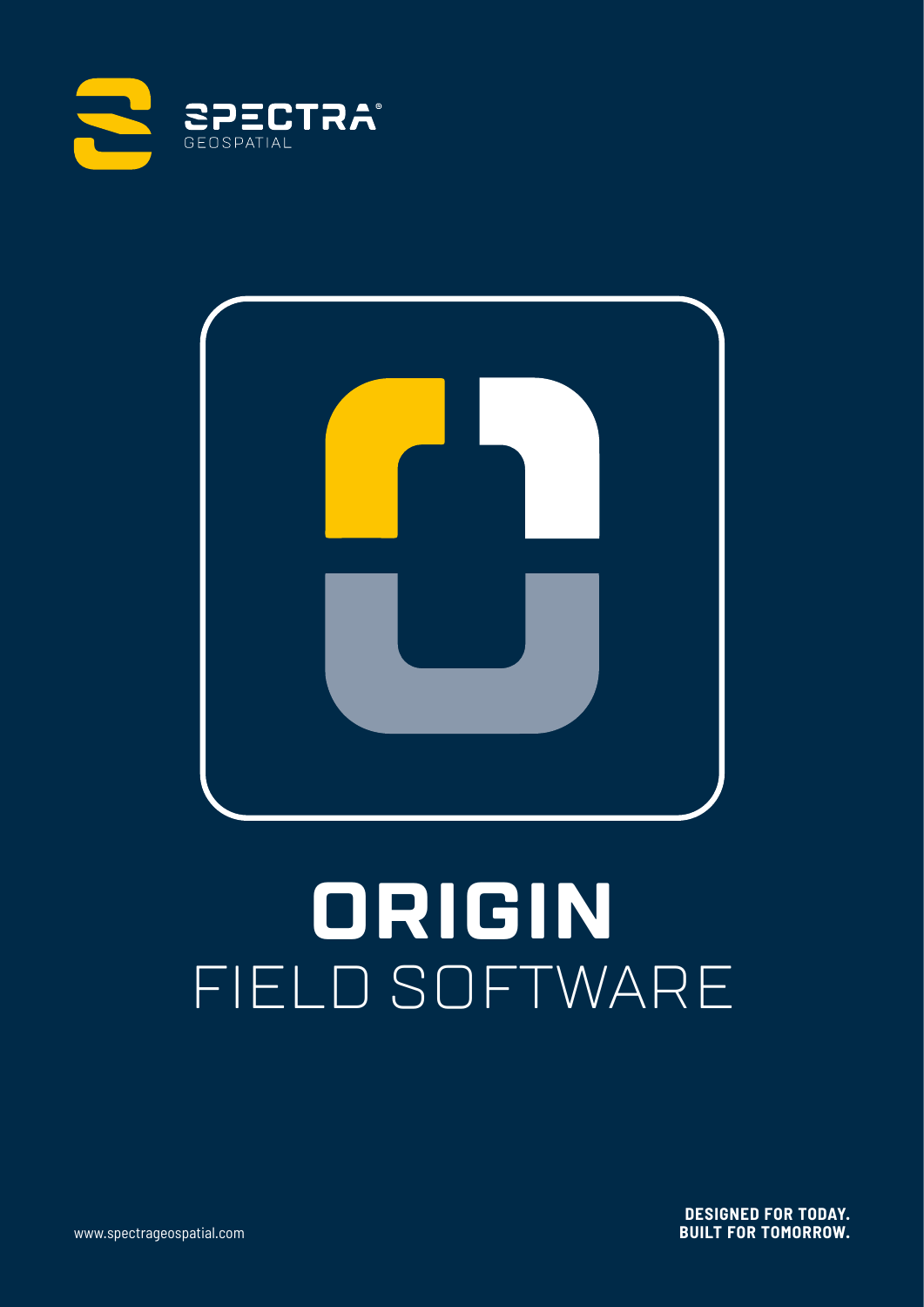Spectra Geospatial Origin field software is the new, modern software professional surveyors need to handle a full range of projects quickly and efficiently. Intuitive and reliable, Origin offers an extensive range of features, including one-tap easy-to-use feature coding, powerful COGO computing, map layer manager, and map-centric workflows for measuring and stakeout. Spectra Geospatial Origin supports the Windows and Android operating systems. Connect Origin to GNSS receivers or robotic or mechanical instruments, or maximize the advantages of both GNSS and conventional in an integrated survey. Rely on it to meet your needs today and future-proof your business with the leading-edge design and technology you'll want tomorrow.

## **SPECTRA GEOSPATIAL ORIGIN**

# **SPECTRA GEOSPATIAL**

# **ORIGIN LT**

Spectra Geospatial Origin LT is a brand new entry-level field software with a modern look and feel, capable of running on both Android and Windows 10, and connecting to Mechanical Total Stations and SP60 GNSS.



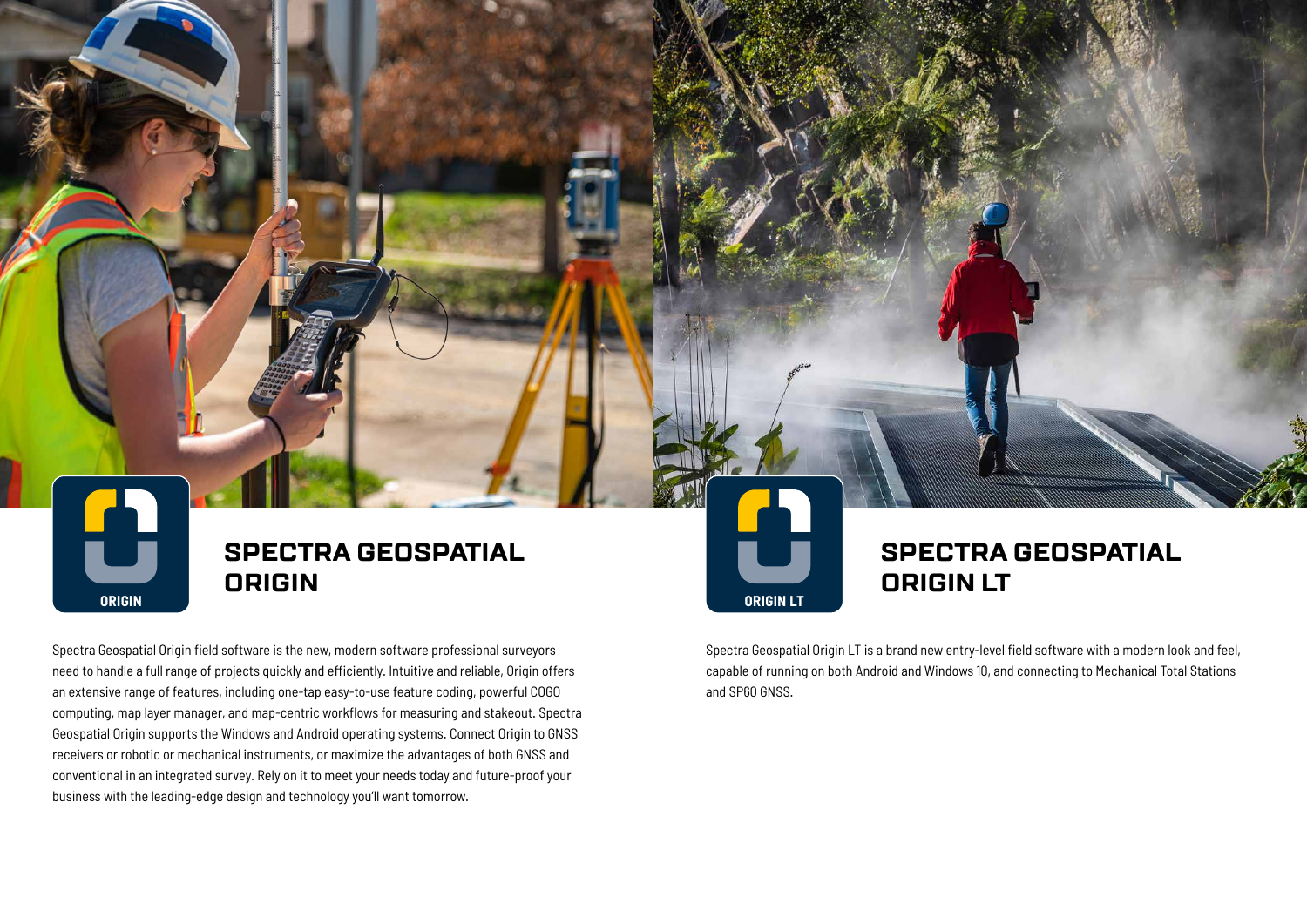#### **BEST IN CLASS**

Full feature software for every survey and GIS need, including data collection, calculation, mapping, storage, data management, and much more in one modern software package. Origin works on both Android and Windows operating systems and supports integrated surveys, so you can use GNSS and instrument data in the same job file. Origin is specifically designed to bring the latest technology to Spectra customers and increase your productivity.

#### **SETUP**

Create and save conventional, GNSS, and integrated survey, survey styles to quickly connect to your hardware in an instant. Define and store parameters for the rover and the base station, site calibration, stakeout, observed control, and many more options, making the setup quick and easy.







#### **FEATURE CODING**

Easily create features, attributes, and linework on-site. Using Line or Polygon code, Origin automatically draws lines and joins polygons in real time, making it easy to verify the job before leaving the site. Process and adjust the data in Spectra Geospatial Survey Office.

#### **MAP-CENTRIC WORKFLOWS**

Seeing data graphically increases productivity and reduces errors. Origin's crisp new map user interface is designed to do just that. Measure or stake out straight from the map. To perform calculations simply tap two points and compute the inverse.

**CLOUD CONNECTIVITY** Take advantage of cloud connectivity to connect the right people to the right data at the right time. Sync Manager enables cloud data transfer between Origin and office software such as Spectra Geospatial Survey Office, and other third-party office software.

| $\equiv$ Point manager |                                |            |                                 | 賁              |
|------------------------|--------------------------------|------------|---------------------------------|----------------|
| Name                   | Northing<br>$\curvearrowright$ |            | Easting Elevation Code          | Note           |
| <b>DE EN35 GNSS</b>    | 801030.972                     | 390188.207 | 79.207 IRON BOLT XXXIV DP 38994 |                |
| $D \subset ENKP$       | 802232.364                     | 391006.801 | 8,680 IT 1 SO 467288            |                |
| <b>DA ETLD</b>         | 801363.613                     | 390299.922 | 21.758 MA 4 DP 359538           | Modified       |
| <b>DETLD_GNSS</b>      | 801363.618                     | 390299.919 | 21.775 MA 4 DP 359538           |                |
| <b>D D</b> IS LSO unkn | 801567.773                     | 391058.610 | 22.194                          |                |
| 9 EN3H                 | 802150.495                     | 391248.413 | 20.894 IT 1 DP 81615            |                |
| ⊿ O Nail A             | 801551.928                     | 391152.032 | 22.283                          |                |
| D O Nail A             | 801551.928                     | 391152.032 | 22.283                          |                |
| D Ka Nail A            | 801551.928                     | 391152.032 | 22.229                          |                |
| D XX Nail A            | 801551.928                     | 391152.033 | 22.231                          |                |
| D Ka Nail A            | 801551.927                     | 391152.033 | 22.229                          |                |
| $D \vee$ Nail A        | 801551.927                     | 391152.033 | 22,230                          |                |
|                        |                                |            |                                 |                |
| <b>Display</b><br>Esc  | 7                              | Edit       | <b>Options</b>                  | <b>Details</b> |





## **TOOLS TO GET EVERY JOB DONE**

Use Origin for measurements, feature coding, COGO, road layout, and map centric staking of points, lines, and polylines, and much more.

#### **POINT MANAGER**

Use the Point manager to view all points and observations in your job. It increases productivity by making it easy to review observations, the best point, as well as duplicated points. You can edit details like the code or antenna/target height for groups of points or individual points.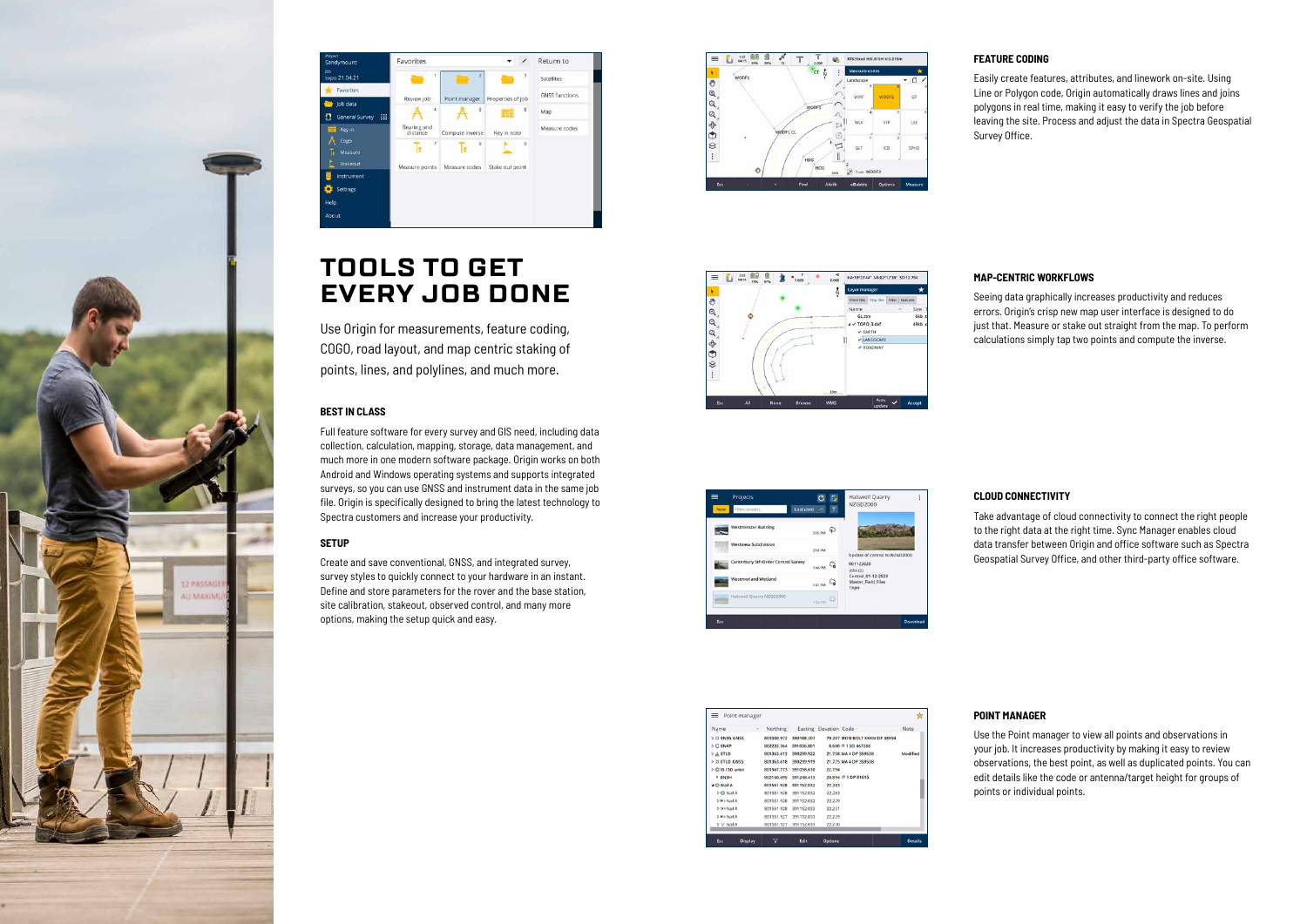

## **ROBUST ORIGIN FEATURES**

Packed with features, Origin makes it easier to get every job done. Powerful features include:

#### **Stake Directly from the Map**

Origin supports a wide range of map files so you can use the same files in the field and office. Stake points, lines, arcs, polylines, or surfaces directly from DXF, LandXML and more.

#### **Integrated Surveying**

Origin enables a controller to connect with both a total station and a GNSS receiver simultaneously. It's easy-to-use design enables you to quickly switch between either instrument, and capture your observations.

#### **Layer Manager**

Origin's layer controls make it easy to control exactly what you see, and what you can stake out. Control what is shown by file, point type, or feature class. It doesn't get any easier.

## **ORIGIN SUBSCRIPTIONS**

Always have the latest features with Origin Subscriptions, at an accessible yearly price. Easily synchronize data to the cloud for sharing with your team, saving everyone time and reducing the risk of error.



## **ORIGIN MODULES**

Choose what works best for your project.

#### **Origin GNSS**

Field software to support all your GNSS receiver workflows.

#### **Origin Max**

The complete field software for all your survey needs. Supports workflows with GNSS receivers and optical instruments.

#### **Origin Total Station**

Field software to support all your optical instrument workflows including robotic and mechanical total stations.

## **ORIGIN ADD-ONS**



**Roads**

Spectra Geospatial Origin Roads is a powerful add-on application designed to stake out all elements of a road, be it a relatively simple road design created on the controller or a more complex design built in the office. Origin Roads has an intuitive graphical interface and supports RXL, GENIO, and LandXML road files.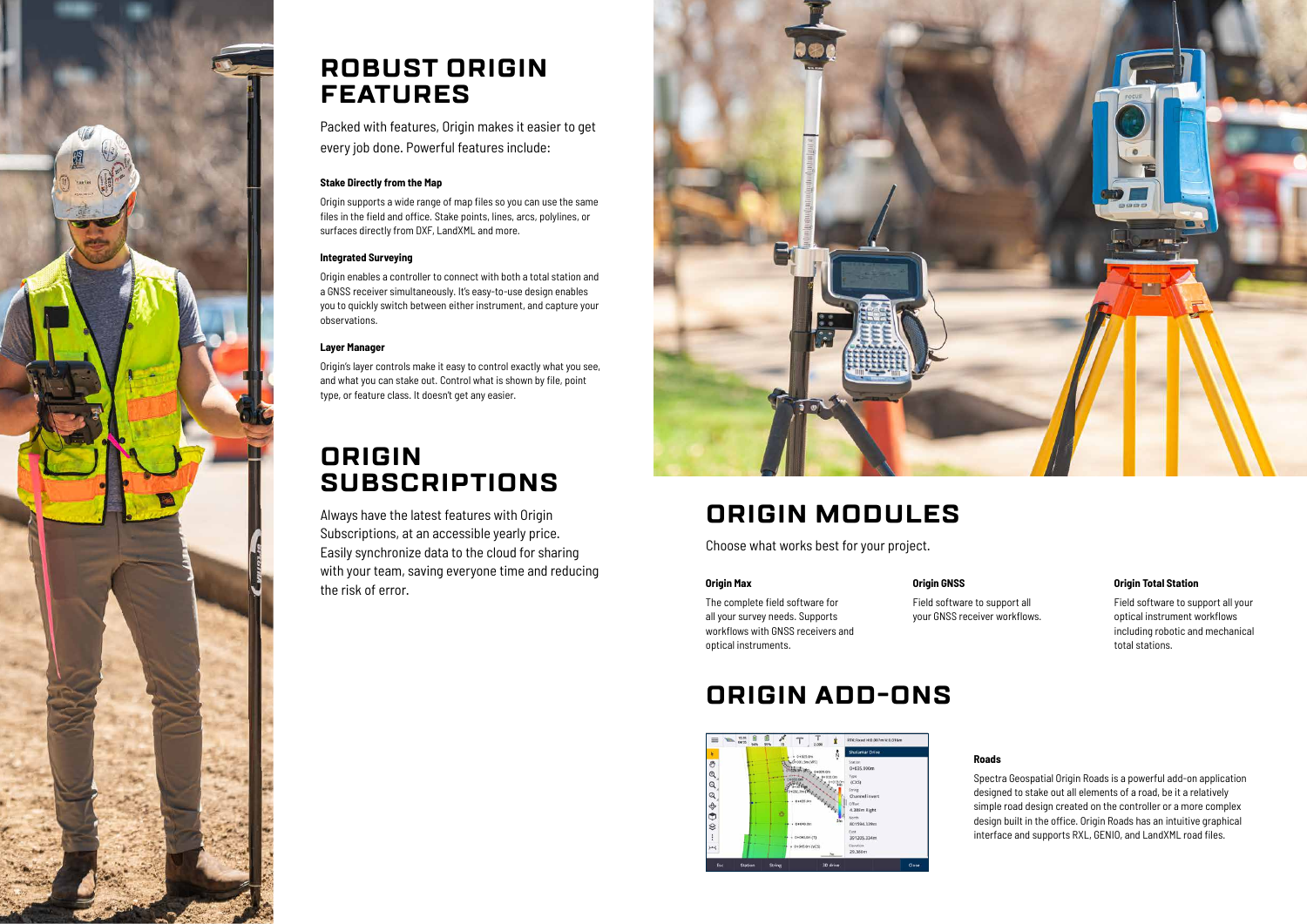

## **FUTUREPROOF, RELIABLE, AND PRODUCTIVE**

Spectra Geospatial Origin is a new, modern land survey software in a full-feature package. It is designed for use on a range of Spectra Geospatial controllers. The range offers a choice of Android or Windows 10 operating system, screen size, and keypad options. For full survey workflows in all standard job types, Origin delivers the robust features you need today and the ones you'll rely on tomorrow.

### **Supported Data Collectors**



#### **Ranger 5**

Architectured around high-performance and productivity, Spectra Geospatial Ranger 5 is our fifth-generation Ranger, built on an Android OS, which has a heritage tracing back to the first modern field computer for land surveyors. This hard-working, rugged controller is built to efficiently get every job done, especially when paired with our Spectra Geospatial Origin field software. Its rugged five-inch screen, full keyboard, and outstanding battery life makes Ranger 5 a reliable, easy-to-use data collector in the toughest environments, even with a glove on. You can rely on Ranger 5, even on long days, to get all the jobs done, from A to Z.

With its large 7-inch touch screen, full keypad, and Windows® 10 Pro operating system, Ranger 7 is built to hit the mark for surveyors requiring an easy-to-use, rugged data collector. It seamlessly runs Spectra Geospatial Origin, MS Office applications, Skype, email, and other survey and GIS applications.

**Our new Android supporting controller.**





### **ST10**



The ST10 tablet has a bright, high contrast, sunlight readable 10- inch screen to give you the area you need to easily see your data or manage map layers. Combined with its powerful processing capabilities you'll be more productive, achieve faster results, and catch errors in the field, saving valuable time and money.

### **MobileMapper 60**

The rugged, slim, lightweight MobileMapper ® 60 offers superior durability, efficiency, and accuracy for professional handheld data collection which works wonders when paired with Spectra Geospatial Origin.

### **Ranger 7**

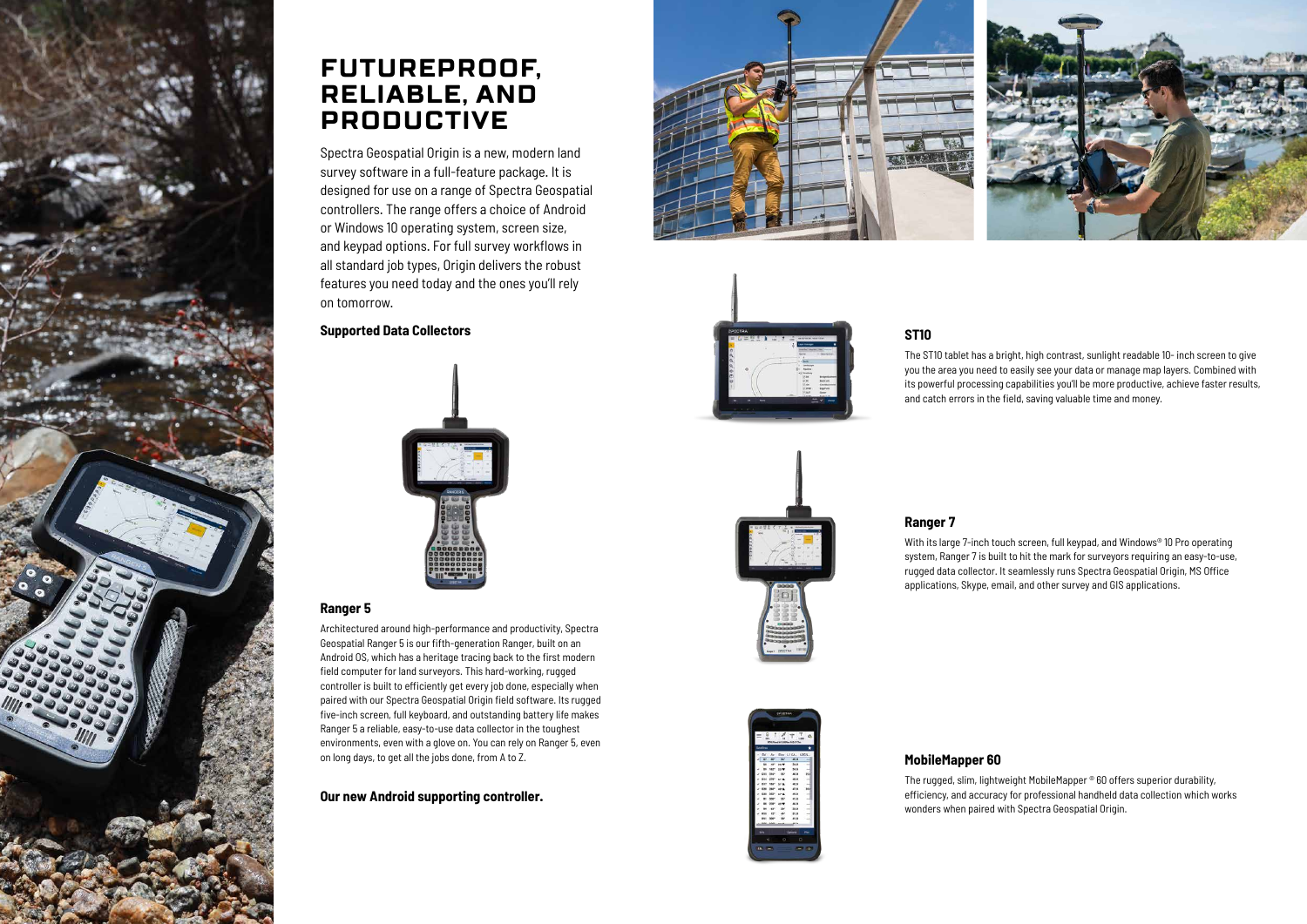| <b>Features</b>                               | Origin Max | <b>Origin GNSS</b> | Origin TS | Origin LT |
|-----------------------------------------------|------------|--------------------|-----------|-----------|
| File                                          |            |                    |           |           |
| Linked Files:<br>JOB, CSV & TXT, DXF, LandXML |            |                    |           |           |
| Linked Files: RXL, GENIO                      | ٠          | ٠                  | ٠         |           |
| Import Control (CSV, TXT)                     | ٠          |                    | ٠         |           |
| Customizable Export via Stylesheets           |            |                    | ٠         |           |
| Send / Receive via cloud                      | ٠          | ٠                  | ٠         | ٠         |
| Copy job files to/from                        |            |                    |           |           |

| Job                                                             | <b>Origin Max</b> | <b>Origin GNSS</b> | <b>Origin TS</b> | <b>Origin LT</b> |
|-----------------------------------------------------------------|-------------------|--------------------|------------------|------------------|
| Review job                                                      |                   |                    |                  |                  |
| Point manager                                                   |                   |                    |                  |                  |
| QC Graph                                                        |                   |                    |                  |                  |
| Edit points & polylines                                         |                   |                    |                  |                  |
| Auto real-time linework                                         | ٠                 |                    | ٠                |                  |
| Favorites & Fn keys                                             |                   |                    |                  |                  |
| Multiple sets of Favorites & Fn keys                            |                   |                    |                  |                  |
| Job templates; Metric, Int Feet,<br>& US Feet Scale factor only |                   |                    |                  |                  |
| Job templates; New, Import, Edit                                |                   |                    | ٠                |                  |
| Calculator                                                      |                   |                    |                  |                  |

| Survey (Conventional Mode)                        | <b>Origin Max</b> | <b>Origin GNSS</b> | <b>Origin TS</b> | <b>Origin LT</b> |
|---------------------------------------------------|-------------------|--------------------|------------------|------------------|
| Survey styles                                     |                   |                    |                  |                  |
| Integrated survey                                 |                   |                    |                  |                  |
| Station setup single backsight                    |                   |                    |                  |                  |
| Station setup multiple backsights                 |                   |                    |                  |                  |
| Resection setup                                   |                   |                    |                  |                  |
| Refline station setup                             |                   |                    |                  |                  |
| Remote elevation                                  |                   |                    |                  |                  |
| Station setup; Use last                           |                   |                    |                  |                  |
| Station setup; Copy last                          |                   |                    |                  |                  |
| Measure rounds                                    |                   |                    |                  |                  |
| Measure codes                                     |                   |                    |                  |                  |
| Continuous topo                                   |                   |                    |                  |                  |
| Angles & distance                                 |                   |                    |                  |                  |
| Angles only, H. Angle only                        |                   |                    |                  |                  |
| Angle offset, H. Angle offset,<br>V. Angle offset |                   |                    |                  |                  |
| Distance offset                                   |                   |                    |                  |                  |
| Dual-prism offset                                 |                   |                    |                  |                  |
| Circular object                                   |                   |                    |                  |                  |
| Remote object                                     |                   |                    |                  |                  |
| Measure to surface                                |                   |                    |                  |                  |
| Measure points on a plane                         | ٠                 |                    |                  |                  |
| Measure 3D axes                                   |                   |                    |                  |                  |
| Robotic + Servo                                   |                   |                    |                  |                  |
| Check point                                       |                   |                    |                  |                  |
| GDM & NMEA data output                            |                   |                    |                  |                  |

| <b>Features</b>                                           | Origin Max        | <b>Origin GNSS</b> | Origin TS        | Origin LT |
|-----------------------------------------------------------|-------------------|--------------------|------------------|-----------|
| Survey (GNSS Mode)                                        | <b>Origin Max</b> | <b>Origin GNSS</b> | <b>Origin TS</b> | Origin LT |
| Survey styles                                             | $\bullet$         |                    |                  |           |
| Base & Rover setup                                        | ٠                 |                    |                  |           |
| Swap base receiver                                        |                   |                    |                  |           |
| Satellite information                                     |                   |                    |                  |           |
| Import files from receiver                                |                   |                    |                  |           |
| <b>GNSS functions</b>                                     | ٠                 | ٠                  |                  |           |
| Measure points; Topo                                      |                   |                    |                  |           |
| Measure points; Rapid,<br>Observed control, Calibration,  |                   |                    |                  |           |
| Measure points; Compensated, MultiTilt                    | $\bullet$         |                    |                  |           |
| Measure points with vertical offset                       | $\bullet$         | ٠                  |                  |           |
| Measure codes                                             |                   |                    |                  |           |
| Continuous topo; Fixed time,<br>Fixed distance, Stop & go |                   |                    |                  |           |
| Continuous topo; Time & distance,<br>Time or distance     | $\bullet$         | ٠                  |                  |           |
| OC1, OC2, OC3                                             |                   |                    |                  |           |
| Site calibration                                          |                   |                    |                  |           |
| GPS, L2e, L2C, GLONASS, Galileo,<br>QZSS, BeiDou          | $\bullet$         | ٠                  |                  |           |
| L <sub>5</sub>                                            | $\bullet$         |                    |                  |           |
| SBAS                                                      |                   |                    |                  |           |
| Independent SV subset A/B<br>measurement                  | $\blacksquare$    |                    |                  |           |
| eBubble                                                   |                   |                    |                  |           |
| <b>GNSS</b> contacts                                      |                   |                    |                  |           |
| Laser rangefinder                                         |                   |                    |                  |           |
| Fcho sounder                                              |                   |                    |                  |           |

| Stakeout                                      | <b>Origin Max</b> | <b>Origin GNSS</b> | <b>Origin TS</b> | <b>Origin LT</b> |
|-----------------------------------------------|-------------------|--------------------|------------------|------------------|
| Stake point list                              |                   |                    |                  |                  |
| Stake point with auto-increment               | ٠                 | ٠                  | $\bullet$        |                  |
| Stake closest                                 | ٠                 |                    |                  |                  |
| Stake point offsets                           | $\bullet$         |                    |                  |                  |
| Stake lines: To the line                      |                   | ٠                  | $\bullet$        |                  |
| Stake lines: Station on line                  |                   | ٠                  | $\blacksquare$   |                  |
| Stake lines: Station/offset from line         |                   |                    |                  |                  |
| Stake lines; Slope from line                  |                   |                    |                  |                  |
| Stake lines: Station/skew offset<br>from line |                   |                    |                  |                  |
| Stake lines; Distance along line              |                   |                    |                  |                  |
| Stake arcs: To the arc                        |                   | ٠                  |                  |                  |
| Stake arcs; Station on arc                    |                   |                    |                  |                  |
| Stake arcs: Station/offset from arc           |                   |                    |                  |                  |
| Stake arcs; Slope from arc                    |                   |                    |                  |                  |
| Stake arcs; Intersect point of arc            |                   | ٠                  |                  |                  |
| Stake arcs; Center point of arc               |                   |                    |                  |                  |
| Stake arcs: Station/skew offset from arc      |                   |                    |                  |                  |

| <b>LA</b> DRIGIN FIELD       |
|------------------------------|
| <b>ULL SOFTWARE FEATURES</b> |

| <b>Features</b>                                       | Origin Max        | <b>Origin GNSS</b> | Origin TS        | Origin LT        | <b>Features</b>                                               | Origin Max        | <b>Origin GNSS</b> | Origin TS        | Origin LT        |
|-------------------------------------------------------|-------------------|--------------------|------------------|------------------|---------------------------------------------------------------|-------------------|--------------------|------------------|------------------|
| Stake polylines; To the polyline                      |                   |                    |                  |                  | Map                                                           | <b>Origin Max</b> | <b>Origin GNSS</b> | <b>Origin TS</b> | <b>Origin LT</b> |
| Stake polylines; Station on polyline                  |                   |                    |                  |                  | Map centric workflows                                         |                   |                    |                  |                  |
| Stake polylines; Station/offset<br>from polyline      |                   |                    |                  |                  | Map toolbar                                                   |                   | ٠                  |                  |                  |
| Stake polylines; Slope from polyline                  | $\bullet$         |                    |                  |                  | CAD toolbar                                                   |                   |                    | $\bullet$        |                  |
| Stake polylines; Station/skew offset<br>from polyline |                   |                    |                  |                  | Snap-to toolbar                                               |                   | $\cdot$            |                  |                  |
| Stake polylines; Distance along polyline              | $\bullet$         | $\bullet$          |                  |                  | Pan to point, Pan to here                                     |                   |                    |                  |                  |
| Stake to DTM                                          | $\bullet$         |                    | $\bullet$        |                  | Configurable Zoom extents                                     |                   |                    |                  |                  |
| Stake offset to DTM                                   |                   |                    |                  |                  | Map file display                                              |                   |                    |                  |                  |
| (Vert & Perpendicular)                                |                   |                    |                  |                  | Visible & Selectable controls                                 |                   |                    |                  |                  |
| Configurable stakeout deltas                          | $\bullet$         |                    |                  | $\bullet$        | - DXF, SHP, LandXML, TTM, CSV & TXT                           |                   |                    |                  |                  |
| Define stakeout tolerance                             |                   | $\bullet$          |                  |                  | - WMS                                                         |                   |                    |                  |                  |
| Stakeout graphics orientation;<br>North, Sun          |                   |                    |                  |                  | Display; Names, Codes,<br>Elevations, Symbols                 |                   |                    |                  |                  |
|                                                       |                   |                    |                  |                  | Display; Stationing                                           |                   | $\cdot$            |                  |                  |
| COGO                                                  | <b>Origin Max</b> | <b>Origin GNSS</b> | <b>Origin TS</b> | <b>Origin LT</b> | Filter map by entity type                                     |                   |                    |                  |                  |
| Fix station setup; rotate/translate                   |                   |                    |                  |                  | Filter map by layer & code                                    |                   | $\cdot$            |                  |                  |
| Key in points                                         | $\bullet$         |                    |                  |                  | Explode polylines                                             |                   |                    |                  |                  |
| Key in line; Two points                               |                   |                    |                  |                  | (DXF, Shape & LandXML)<br>Create nodes (DXF, Shape & LandXML) |                   | $\cdot$            |                  |                  |
| Key in line; Brng-dist from a point                   |                   |                    |                  |                  | Map COGO & Surveying                                          |                   |                    |                  |                  |
| Key in arc; Two points & radius                       |                   |                    |                  |                  |                                                               |                   |                    |                  |                  |
| Key in arc; Arc length & radius                       | $\bullet$         | $\bullet$          |                  |                  | Functions available from Map                                  |                   |                    |                  |                  |
| Key in arc; Delta angle & radius                      |                   |                    |                  |                  | - Measure point                                               |                   | $\cdot$            | $\bullet$        |                  |
| Key in arc; Intersect point & tangents                | $\bullet$         |                    |                  |                  | - Measure calibration point                                   | $\bullet$         | $\bullet$          |                  |                  |
| Key in arc; Two points & center point                 |                   |                    |                  |                  | - Review                                                      |                   |                    |                  |                  |
| Key in arc; Three points                              | $\bullet$         |                    |                  | $\bullet$        | - Delete point                                                |                   |                    |                  |                  |
| Compute point; Bearing & distance                     |                   |                    |                  |                  | - Navigate to point                                           | ٠                 | ٠                  |                  |                  |
| Compute point; Turned angle                           |                   |                    |                  |                  | - Stakeout; Point, Line, Arc, Polyline                        | $\bullet$         | $\cdot$            |                  |                  |
| & distance                                            | $\bullet$         |                    |                  |                  | - Turn to point                                               |                   |                    |                  |                  |
| Compute point; Brng-dist intersect                    |                   |                    |                  |                  | - Check; Point, Backsight                                     | $\bullet$         |                    |                  |                  |
| Compute point; Brng-brng intersect                    | $\bullet$         |                    |                  |                  | - Key in; Point, Line, Polyline                               |                   |                    |                  |                  |
| Compute point; Dist-dist intersect                    | $\bullet$         | $\bullet$          | $\bullet$        |                  | - Key in arc; 3 points                                        |                   |                    |                  |                  |
| Compute point; Four point intersection                | $\bullet$         | $\bullet$          | ٠                |                  | - Key in arc; 2 points + center                               |                   | ٠                  |                  | ٠                |
| Compute point; From a baseline                        |                   |                    |                  |                  | - Create surface                                              | ٠                 |                    | $\bullet$        |                  |
| Compute point; Project point to line                  |                   |                    |                  |                  | - Compute area                                                |                   |                    |                  |                  |
| Compute point; Project point to arc                   | $\bullet$         | $\bullet$          | $\bullet$        |                  | - Compute average                                             | $\bullet$         | $\bullet$          | $\bullet$        |                  |
| Compute distance; Between two points                  | $\bullet$         | $\bullet$          | $\bullet$        |                  | - Compute volume                                              | ٠                 |                    | $\bullet$        |                  |
| Compute distance; Between point & line                | $\bullet$         | $\bullet$          | $\bullet$        |                  | - Compute inverse                                             | $\bullet$         |                    | $\bullet$        |                  |
| Compute distance; Between point & arc                 | $\bullet$         |                    | $\bullet$        |                  | - Compute intersection; 4 points                              | $\bullet$         |                    | $\bullet$        |                  |
| Compute volume                                        | $\bullet$         | $\bullet$          | $\bullet$        |                  | - Compute intersection; 2 lines                               | $\bullet$         | $\cdot$            | $\bullet$        |                  |
| Compute average                                       | $\bullet$         | $\bullet$          | $\bullet$        |                  | - Subdivide; Line, Arc                                        | ٠                 |                    | ٠                |                  |
| Area calculations, including subdivide                | $\bullet$         |                    | $\bullet$        |                  | - Offset; Line, Polyline                                      | $\bullet$         | $\bullet$          | $\bullet$        |                  |

| COGO                                           | <b>Origin Max</b> | <b>Origin GNSS</b> | <b>Origin TS</b> | Origin LT |
|------------------------------------------------|-------------------|--------------------|------------------|-----------|
| Fix station setup; rotate/translate            |                   |                    |                  |           |
| Key in points                                  |                   |                    |                  |           |
| Key in line; Two points                        |                   |                    |                  |           |
| Key in line; Brng-dist from a point            |                   |                    |                  |           |
| Key in arc; Two points & radius                |                   |                    |                  |           |
| Key in arc; Arc length & radius                |                   |                    |                  |           |
| Key in arc; Delta angle & radius               |                   |                    |                  |           |
| Key in arc; Intersect point & tangents         |                   |                    |                  |           |
| Key in arc; Two points & center point          |                   |                    |                  |           |
| Key in arc; Three points                       |                   |                    |                  |           |
| Compute point; Bearing & distance              |                   |                    |                  |           |
| Compute point; Turned angle<br>& distance      |                   |                    |                  |           |
| Compute point; Brng-dist intersect             |                   |                    |                  |           |
| Compute point; Brng-brng intersect             |                   |                    |                  |           |
| Compute point; Dist-dist intersect             |                   |                    |                  |           |
| Compute point; Four point intersection         |                   |                    |                  |           |
| Compute point; From a baseline                 |                   |                    |                  |           |
| Compute point; Project point to line           |                   |                    |                  |           |
| Compute point; Project point to arc            |                   |                    |                  |           |
| Compute distance; Between two points           |                   |                    |                  |           |
| Compute distance; Between point & line         |                   |                    |                  |           |
| Compute distance; Between point & arc          |                   |                    |                  |           |
| Compute volume                                 |                   |                    |                  |           |
| Compute average                                |                   |                    |                  |           |
| Area calculations, including subdivide         |                   |                    |                  |           |
| Create surface                                 |                   |                    |                  |           |
| Arc solutions                                  |                   |                    |                  |           |
| Triangle solutions                             |                   |                    |                  |           |
| Subdivide; Line & Arc,<br>including offsetting |                   |                    |                  |           |
| Station & offset; Key in, Review               |                   |                    |                  |           |